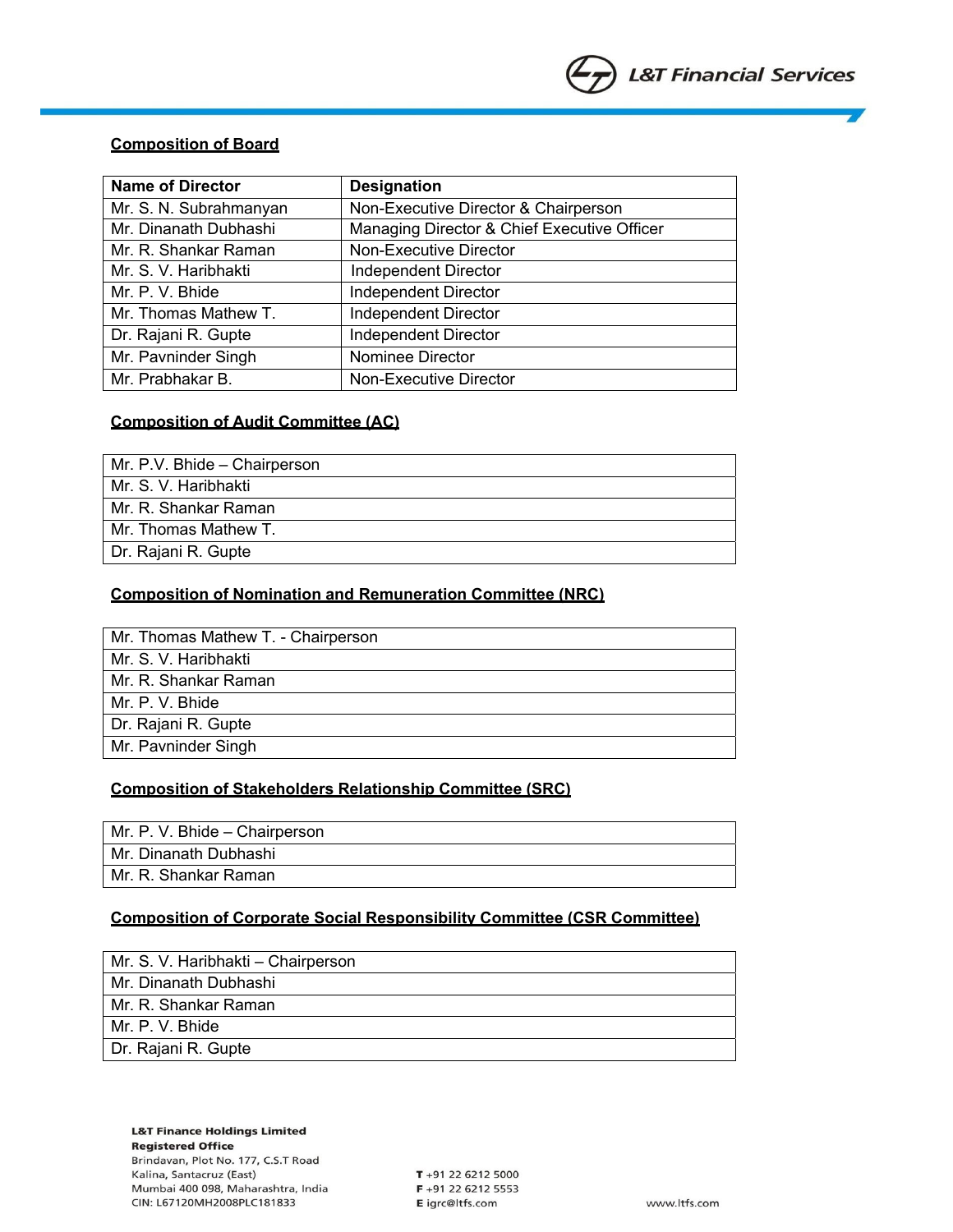

# **Composition of Committee of Directors (COD)**

Mr. S. V. Haribhakti Mr. Dinanath Dubhashi Mr. R. Shankar Raman

#### **Composition of Asset Liability Management Committee (ALCO)**

| Managing Director & Chief Executive Officer - Chairperson |
|-----------------------------------------------------------|
| Mr. Vipul Chandra                                         |
| <b>Group Chief Financial Officer</b>                      |
| <b>Chief Risk Officer</b>                                 |
| <b>Group Chief Economist</b>                              |

### **Composition of Group Risk Management Committee (GRMC)**

| Mr. S. V. Haribhakti - Chairperson          |
|---------------------------------------------|
| Dr. Rajani R. Gupte                         |
| Mr. Prabhakar B.                            |
| Mr. R. Shankar Raman                        |
| Managing Director & Chief Executive Officer |
| Mr. Pavninder Singh                         |
| <b>Chief Risk Officer</b>                   |
|                                             |

#### **Composition of Share Transfer Committee (STC)**

| Mr. Sachinn Joshi |  |
|-------------------|--|
| Mr. Raju Dodti    |  |
| Ms. Apurva Rathod |  |

#### **Composition of IT Strategy Committee**